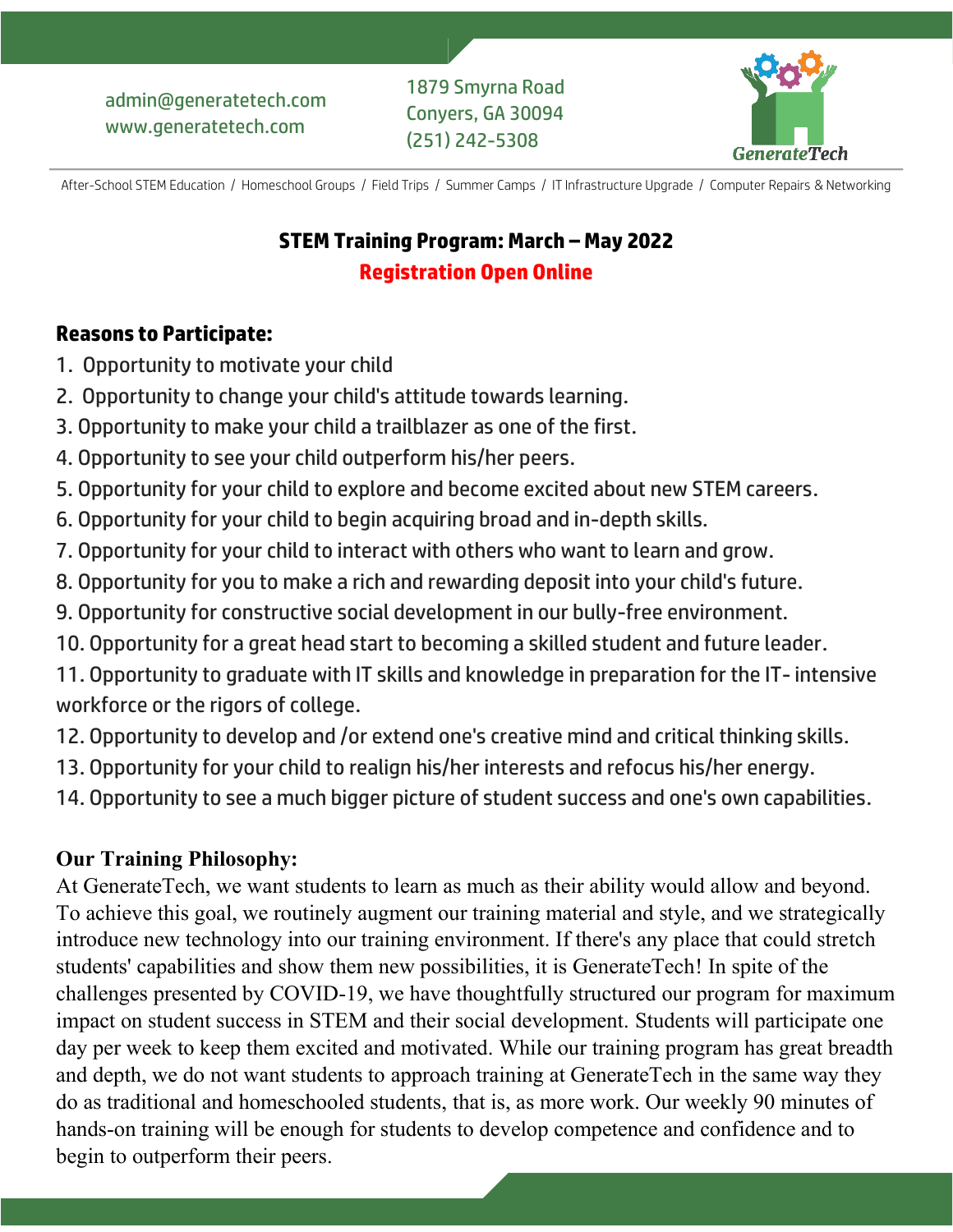## **Our Training Facility:**

Because of the ongoing threat of COVD-19, we will be strict about sanitizing our facility and the equipment students will use, including computers, robots and 3D printers. Though our facility can accommodate 60 plus students, we will limit each training session to 24 students to factor in social distancing. Each student will have a dedicated computer.

#### **Our Training Days and Hours:**

Training at GenerateTech will take place weekly on Monday through Thursday from 3:30 PM to 5:00 PM. Students can be present from as early as 3:00 PM. Homeschoolers can schedule training on any of these days to take place between 9:30 AM and 2:30 PM. For our after-school program, students in grades  $3 - 5$  can attend either on Mondays or Tuesdays. Students in grades  $6 - 8$  will attend on Wednesdays and those in grades  $9 - 12$  will attend on Thursdays. We have reserved Fridays for field trips but there's also flexibility for regular training to occur on this day.

We have structured our program into strategic learning blocks so that students can begin training with us from either the  $1<sup>st</sup>$  week of March or the  $1<sup>st</sup>$  week of April.

### **Our Training Program:**

Training from March through the end of May will spotlight careers such as App Developer, Game Developer, Website Developer, Content Developer and Product Designer. Students will receive hands on training in the following areas:

Grades 3 – 5: Coding with MIT Scratch, Micro:bit Programming and Robotics Grades 6 – 8: VBA and Powerpoint Macros, 3D Modeling, Coding with MIT Scratch Grades 9 – 12: Website Design using HTML, CSS and JavaScript and Macros across Office

## **Our Training Fee:**

To attract broad participation for the benefit of many families, we have set our training fee as low as we can with a few payment options. The fee for the three-month semester, **March through May, is \$300** which can be paid in full on or before February 28. Alternately, parents can opt to split their payments into two equal installments of \$150 with the first installment due on or before February 28 and the other on or before April 15. If none of these options work for you, please let us know what your preferred payment plan is, and we will try to accommodate it. Once your child is registered and having attended his/her first training session, the payment of the total semester fee will become binding. For students who will begin their training **from April through May, the fee is \$200.**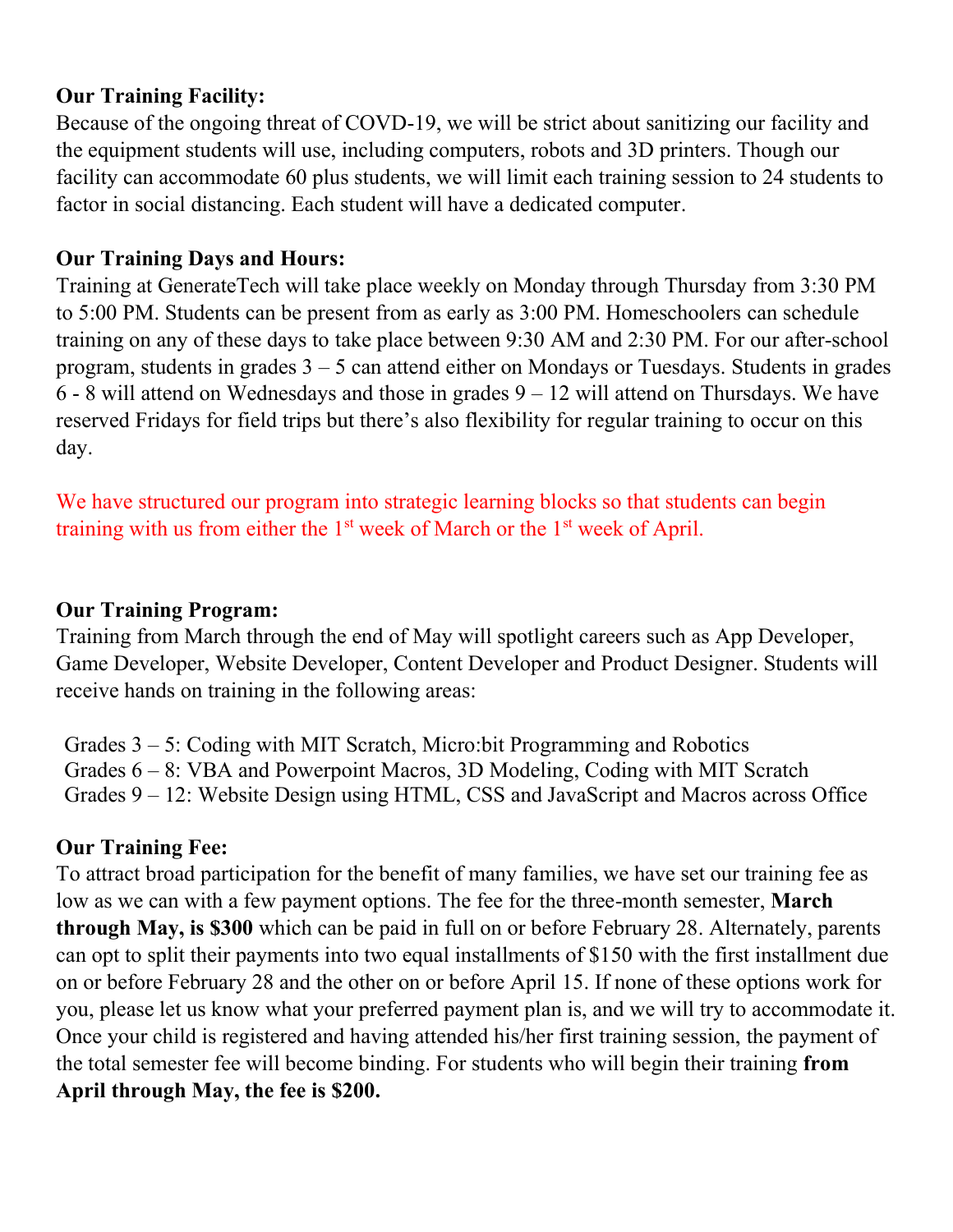### Training opportunity for recent high school graduates, workng and non-working adults:-

**Program Title:** Workforce Readiness and Job Enhancement Technology Certification Program

**Program Description:** This program combines intermediary to advanced computer skills that spans computer repairs (hardware and software), computer security (workstation and workgroups levels), computer networks (LANS and WANS) and Internet technologies.

**Program Start Date and Durartion:** Training will begin during the first week of June and will run for 6 weeks with 4 hours of in-person training per week. Training will be conducted on Tuesdays and Thursdays after work hours.

**Program Cost:** \$350 per student.

Like us on FB @GTRockdaleCo for \$15 off registration fee. All new students are requred to pay the one-time registration fee of \$25.

#### **Coaching Services:**

- ➢ Job-hunting Coaching: Whether you just graduated from high school and feel like you need to join the workforce or you are about to graduate from college, you will need help finding the right job. We can help you with many aspects of the job-hunting process and will steer you in the right direction as you seek out opportunities. We can work with you to help you secure internship opportunities as well. Via coaching, you will receive help with job specific skills as well as interpersonal and soft skills. This is a free service.
- ➢ Job-interviewing Coaching: Whether a student's work life begins from the point of being a high school drop-out or graduate to a college grad or final year resident, interviewing skills is all that matters when you receive that phone call or email inviting you to interview. We will work with you from the planning for your interview stage to body language communications, salary negotiations and following up after the interview. The goal is to prepare you to outperform your competition so that you get the job. We will likely introduce you to the STAR method of interviewing. This is a free service.
- ➢ Motivational Coaching: These sessions are designed to help students to better navigate all aspects of their schooling and in general, life. It is no secret that students continue to experience emotional ups and downs during COVID-19. This type of coaching will likely be a short one-time session that addresses student morale and helps them to restore and reset their expectations, efforts and excitement about life. This is a free service.
- ➢ Work/Life-balance Coaching: Designed to help professionals and hard-working parents